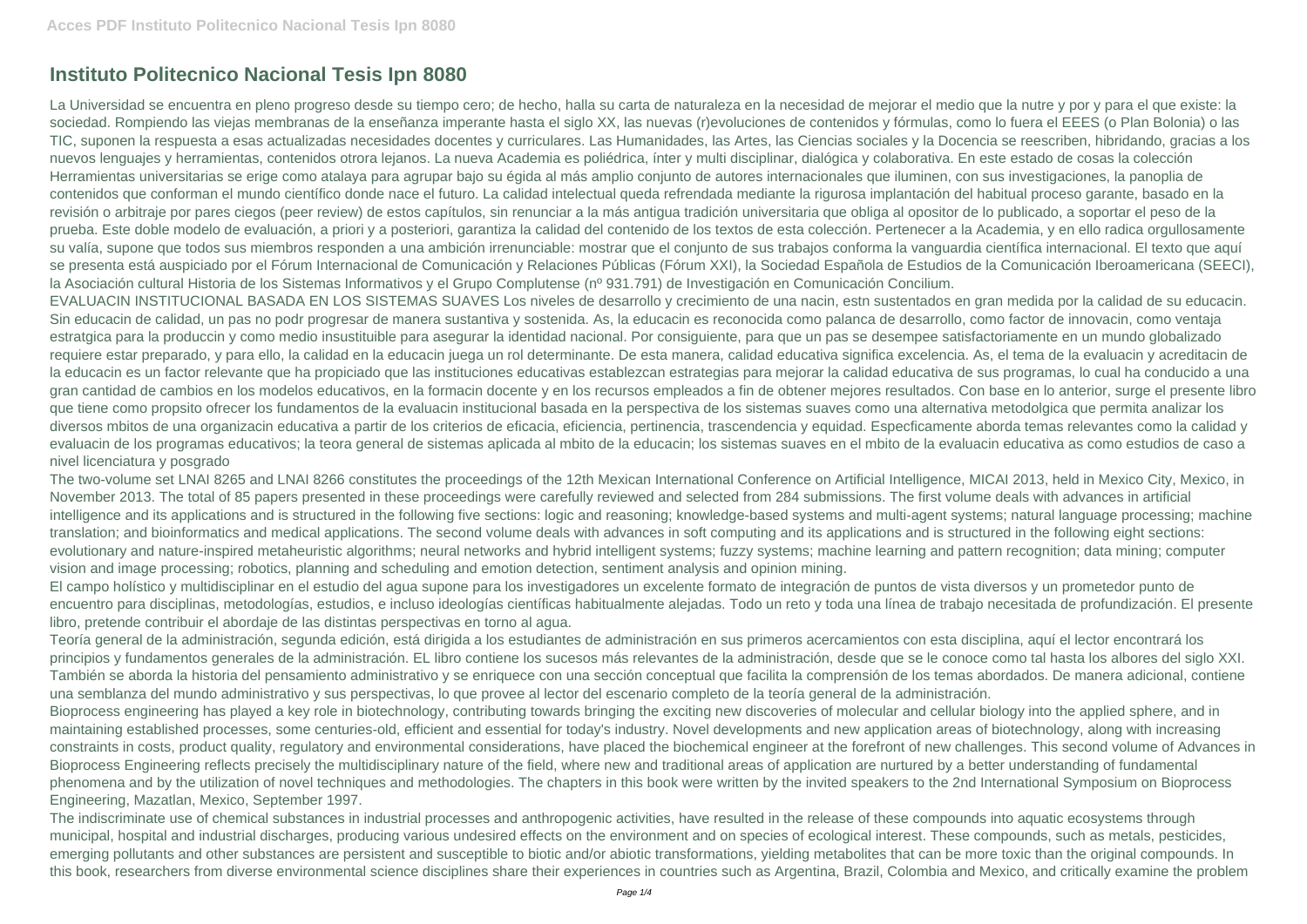## **Acces PDF Instituto Politecnico Nacional Tesis Ipn 8080**

of contaminants in aquatic ecosystems in Latin America, as well as the risks presented by their presence.

Optimal distribution of fresh horticultural products entails prolonging their freshness and nutritional quality as long as possible after harvest. A major limitation to their marketing is decay after harvest, which is caused primarily by fungal pathogens. Postharvest Pathology of Fresh Horticultural Produce provides a comprehensive resource of information about the biology and control of postharvest diseases of many fresh horticultural products, citing sources from appropriate literature of any age, rather than only the most recent. The etiology and symptoms of postharvest diseases and the biology of postharvest pathogens are reviewed by leading experts, who are familiar with many of world's most popular fresh fruits and vegetables and the diseases that affect them. Key aspects related to infection and epidemiology, methods to minimize postharvest decay losses, including use of conventional fungicides and alternative management strategies, harvest and handling practices, and other aspects are described for the most significant temperate, subtropical, and tropical fruits as well as fruit-like vegetables and leafy vegetables. Features: Provides comprehensive academic and practical reviews of postharvest diseases of fresh fruits and vegetables Discusses the economic importance, etiology, and epidemiology of the most significant postharvest diseases Includes quality color plates that allow the practical identification of disease symptoms Explains practical postharvest disease management actions, including the use of conventional fungicides and alternatives to their use The authors summarize a massive quantity of published information, and often apply their own considerable practical experience to identify and interpret the most significant information. This book is a valuable and comprehensive resource for industry professionals, academics, educators, students, consultants, pest control advisors, regulatory personnel, and others interested in this subject. Este libro constituye un enfoque novedoso acerca de la calidad, se trata de un trabajo dirigido a todo aquel que requiera conocer a un nivel ba?sico aspectos importantes del tema de la Calidad, como son; la calidad y su evolucio?n, herramientas de la calidad, normas ISO, sistemas de gestio?n de la calidad y premios nacionales de la calidad, que le lleva a reflexionar sobre la importancia y trascendencia del mismo al analizar el efecto de continuar trabajando con sistemas tradiciones de gestio?n, invita a tomar una posicio?n decidida por el cambio, entie?ndase como cambio a la mejora continua que va a coadyuvar a enfrentar los retos de la globalizacio?n. En este punto el libro se aparta del ana?lisis teo?rico y propone herramientas u?tiles para una satisfactoria implementacio?n la Norma ISO 9001:2008, determinando como fundamental la intervencio?n de aspectos relevantes como el liderazgo, el personal, enfoque al cliente, enfoque basado en procesos y mejora continua a trave?s de ejemplos y casos de e?xito. Para finalizar el libro describe un recorrido intenso y revelador de los premios ma?s importantes de la calidad otorgados a empresas de excelencia y que buscan la consecucio?n de nuevas y mejores pra?cticas, en un apasionante camino.

This book is part of a five-volume set that explores sustainability in textile industry practices globally. Case studies are provided that cover the theoretical and practical implications of sustainable textile issues, including environmental footprints of textile manufacturing, consumer behavior, eco-design in clothing and apparels, supply chain sustainability, the chemistry of textile manufacturing, waste management and textile economics. The set will be of interest to researchers, engineers, industrialists, R&D managers and students working in textile chemistry, economics, materials science, and sustainable consumption and production. This volume explores some alternative synthetic raw materials resulting from the recycling and regeneration of renewable textile fibers, and how these sustainable green-based composites can contribute to improved ecological and human health. The book offers insights into the impacts of human-made fibers and microfiber pollution, and how biodegradable material sourcing can help to curb harmful environmental impacts from these practices and achieve clothing and apparel sustainability.

Higher Education and Human Capital: Re/thinking the Doctorate in AmericaSpringer Science & Business Media

Esta obra representa el esfuerzo y trabajo de un grupo de profesores del Centro Universitario de Tonalá (CUT), quienes, a través de la Academia de Historia del entonces Departamento de Ciencias Sociales del CUT, organizaron en abril de 2016 el Primer Coloquio de Historia de la Ciencia en México. Este evento logró reunir a más de cuarenta investigadores nacionales con diversas formaciones académicas y un objetivo común: el estudio de la historia de la ciencia, que fue posible mediante la presentación de ponencias en las que se conjugó lo multidisciplinario y lo transdisciplinario. Acciones como éstas nos dan la oportunidad de vincular el trabajo de nuestros investigadores con sus pares, al tiempo que interactúan con los estudiantes. El fruto de esta labor finalmente es un testimonio sobre historia de la ciencia. Los trabajos que integran el presente libro son resultado de la selección realizada por el Comité Editorial del CUT, que se encargó de revisar acuciosamente las ponencias presentadas durante el coloquio y que, sin duda, materializan el interés que existe en el ámbito nacional en torno a este campo del conocimiento.

This book offers an update on recent developments in modern engineering design. Different engineering disciplines, such as mechanical, materials, computer and process engineering, provide the foundation for the design and development of improved structures, materials and processes. The modern design cycle is characterized by the interaction between various disciplines and a strong shift to computer-based approaches where only a few experiments are conducted for verification purposes. A major driver for this development is the increased demand for cost reduction, which is also linked to environmental demands. In the transportation industry (e.g. automotive or aerospace), the demand for higher fuel efficiency is related to reduced operational costs and less environmental damage. One way to fulfil such requirements is lighter structures and/or improved processes for energy conversion. Another emerging area is the interaction of classical engineering with the health and medical sector. En esta obra encontraremos una equilibrada mezcla de motivación, herramientas, casos, técnicas y postulados surgidos de las diversas experiencias de los autores que tienen como fin , más que lograr un libro meramente interesante, presentar un libro útil y trascendente. Un libro que se raye, se use y re use. Lo interesante y diferente en este texto radica en la capacidad de los autores en transformar las experiencias académicas y profesionales en medios para potenciar y ejecutar ideas orientadas a poner en práctica el postulado que da nombre al libro: Lograr que el ímpetu por emprender se convierta en un negocio próspero y duradero.

La Academia de Estudios Fiscales de la Contaduría Pública, A.C., realiza estudios, análisis e investigaciones en el área fiscal; ahora, en colaboración con el Instituto Mexicano de Contadores Públicos, A.C. (IMCP), presentan la evolución de la informática impositiva. Preparado por uno de sus integrantes y Expresidente de esta Academia (2001-2003), el C.P.C., P.C.FI. y L.C.I. Francisco Javier Macías Valadez Treviño, y también Expresidente del IMCP (2010-2011), desde 2006 nos presentó la posibilidad de eliminar el papel de los procesos contables, de auditoría y fiscales, cumpliendo con todas las normas y los requisitos, procedimiento que ahora es un hecho, el cual debemos conocer y cumplir. Esta obra se constituye como una herramienta útil de aplicación práctica en el aprovechamiento de los medios electrónicos de información, para la optimización de tiempo y dinero, ofreciendo propuestas y conclusiones para cumplir con los requisitos en materia fiscal actualizado para 2017. Este es el enfoque de alguien que ha trabajado en favor de la evolución responsable de la profesión, cuyo aporte es reducir el impacto ambiental en nuestro país.

The first Pan-American Conference on Soil Mechanics and Geotechnical Engineering (PCSMGE) was held in Mexico in 1959. Every 4 years since then, PCSMGE has brought together the geotechnical engineering community from all over the world to discuss the problems, solutions and future challenges facing this engineering sector. Sixty years after the first conference, the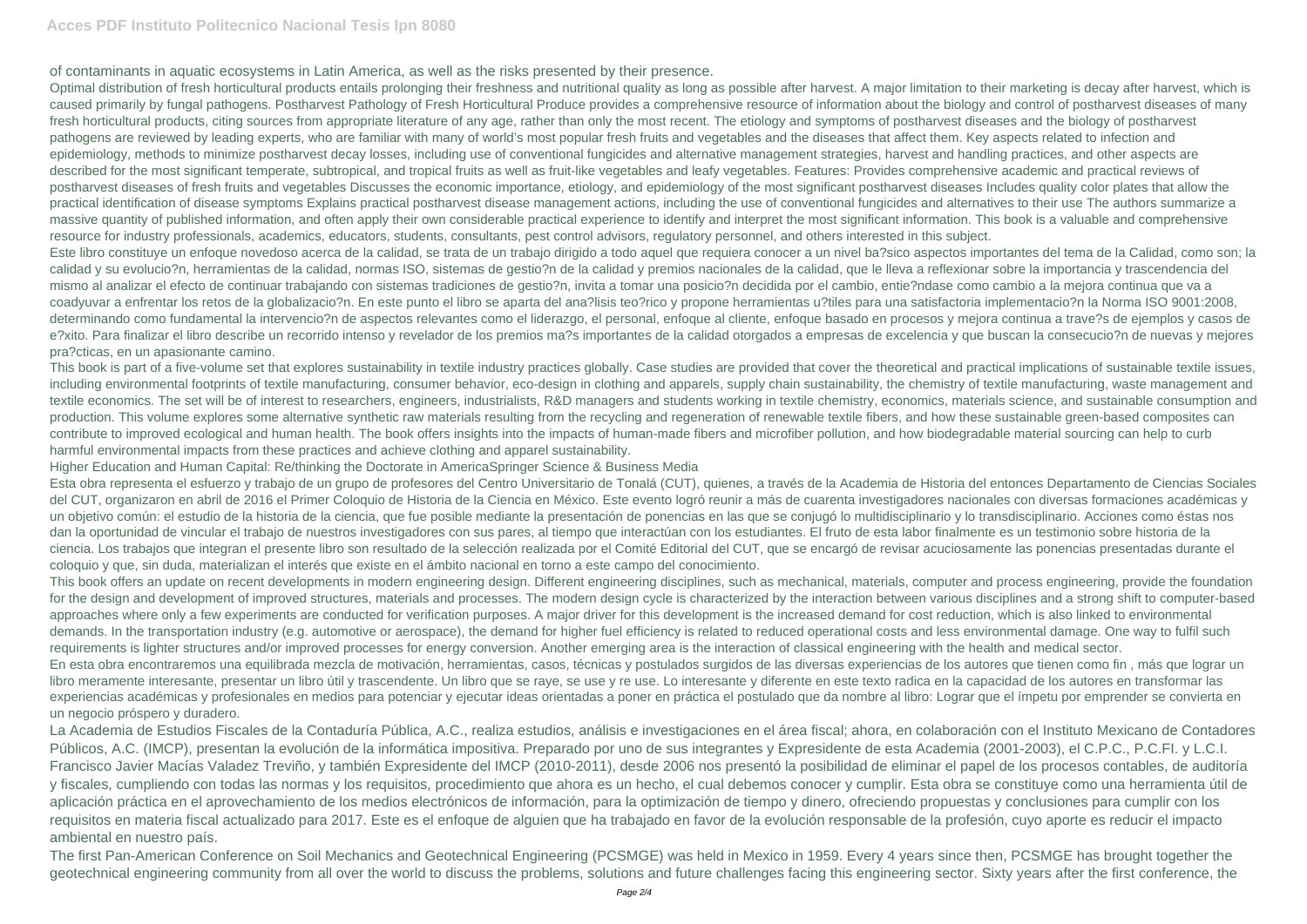2019 edition returns to Mexico. The XVI PCSMGE 2019 conference was held in Cancun, Mexico, from 17 – 20 November 2019. This book presents the plenary lectures from the conference, delivered by distinguished geotechnical engineers of international renown. Experience and youth combine in this special publication, which includes the 9th Arthur Casagrande lecture, the plenary lecture of the ISSMGE President, 3 Bright Spark lectures, and the manuscripts of the 13 invited lecturers of practically all the technical sessions at the XVI PCSMGE 2019. Topics cover both research and applied geotechnics, including recent developments in geotechnical engineering. Representing a valuable reference for engineering practitioners and graduate students, and helping to identify new issues and shape future directions for research, the book will be of interest to all those working in the field, involved in soil mechanics and geotechnical engineering.

EVALUACIÓN INSTITUCIONAL BASADA EN LOS SISTEMAS SUAVES Los niveles de desarrollo y crecimiento de una nación, están sustentados en gran medida por la calidad de su educación. Sin educación de calidad, un país no podrá progresar de manera sustantiva y sostenida. Así, la educación es reconocida como palanca de desarrollo, como factor de innovación, como ventaja estratégica para la producción y como medio insustituible para asegurar la identidad nacional. Por consiguiente, para que un país se desempeñe satisfactoriamente en un mundo globalizado requiere estar preparado, y para ello, la calidad en la educación juega un rol determinante. De esta manera, calidad educativa significa excelencia. Así, el tema de la evaluación y acreditación de la educación es un factor relevante que ha propiciado que las instituciones educativas establezcan estrategias para mejorar la calidad educativa de sus programas, lo cual ha conducido a una gran cantidad de cambios en los modelos educativos, en la formación docente y en los recursos empleados a fin de obtener mejores resultados. Con base en lo anterior, surge el presente libro que tiene como propósito ofrecer los fundamentos de la evaluación institucional basada en la perspectiva de los sistemas suaves como una alternativa metodológica que permita analizar los diversos ámbitos de una organización educativa a partir de los criterios de eficacia, eficiencia, pertinencia, trascendencia y equidad. Específicamente aborda temas relevantes como la calidad y evaluación de los programas educativos; la teoría general de sistemas aplicada al ámbito de la educación; los sistemas suaves en el ámbito de la evaluación educativa así como estudios de caso a nivel licenciatura y posgrado

"Estudios sobre Sonora 2011. Instituciones, procesos socioespaciales, simbólica e imaginario" es la tercera entrega de la recopilación anual de trabajos académicos que coordinan Alex Covarrubias y Eloy Méndez. En esta edición se reúnen 25 investigadores de origen estatal, nacional e internacional para analizar desde diferentes perspectivas una amplia gama de problemáticas en Sonora, donde la disputa por la "espacialidad" y "la construcción social de la realidad" es un denominador común. Tal condición permite al libro tocar temáticas tan diversas como las elecciones, la educación, la migración, los movimientos sociales, el periodismo, el urbanismo, la sustentabilidad, el turismo, entre otras. Buena parte de estas contribuciones brindan continuidad a los trabajos presentados en las ediciones 2009 y 2010; así pues, a su manera, dan cuenta de la consolidación de la producción académica de la entidad. This book provides an update on recent advances in various areas of modern engineering design, such as mechanical, materials, computer, and process engineering, which provide the foundation for the development of improved structures, materials, and processes. The modern design cycle is characterized by the interaction of different disciplines and a strong shift toward computer-based approaches involving only a small number of experiments for verification purposes. A major driver for this development is the increased demand for cost reduction, which is also connected to environmental demands. In the transportation industry (e.g. automotive or aerospace), where there is a demand for greater fuel efficiency, one solution is lighter structures and/or improved processes for energy conversion. Another emerging area is the interaction of classical engineering with the health and medical sector. This book attempts to re-imagine the purpose of the doctorate, which has historically been used to prepare leaders who will work to improve the sciences (social and physical), humanities, and professions, while articulating curriculum as a living shape where students, faculty, and institution melded in a humanist and creative process. This idea, seriously eroded by the explosion in doctoral degrees between the early 1970s (20,000 doctorate per year) and last year (to over 46,000)—and an explosion in doctoral and research universities that has created a crossroads for the doctorate in America. We believe the value of a doctorate is Intellectual Capital, and are particularly interested in encouraging reflection as an important characteristic of a successful quality doctoral program. We posit that a "good doctoral" experience fosters active engagement in reflection on all elements of our work—the intellectual, advisory, and pedagogical work of faculty, curricular opportunities, as well as the intellectual of the doctoral candidates through an avocation that drives research and theory in our fields. Specific issues raised in this edited volume include comprehensive analysis of programs, rethinking evaluation and programmatic coherence, doctoral degrees beyond the discipline, subject, and field, and implications of individual identity. Along with authors' chapters, we paid attention to encourage reflection as an important characteristic of a quality doctoral program; positing that "good doctoral" experiences foster active engagement in reflection on all elements of the doctoral experience, including program and curricular issues, personal relationships, work, and the creation of a community of scholars.

This book presents the proceedings of the Conference on Computer Science, Electronics and Industrial Engineering (CSEI 2019), held in Ambato in October 2019, with participants from 13 countries and guest speakers from Chile, Colombia, France, Japan, Spain, Portugal, and United States. Featuring 23 peer-reviewed papers, it discusses topics such as the use of metaheuristic for non-deterministic problem solutions, software architectures for supporting e-government initiatives, and the use of electronics in e-learning and industrial environments. It also includes contributions illustrating how new approaches on these converging research areas are impacting the development of human societies around the world into Society 5.0. As such, it is a valuable resource for scholars and practitioners alike.

Hablar de participación social relacionada con la política ambiental y por ende con la sustentabilidad no es tarea menor; se trata, desde nuestro punto de vista, de una condición y articulación sine qua non, en la generación de procesos de desarrollo sustentable, en el amplio sentido que el concepto implica. ¿Cómo propiciar la participación de la sociedad en la toma de decisiones y promover su acción en la atención a los problemas ambientales? ¿Qué factores, estrategias o diseño de políticas pueden potenciar dicha participación? ¿Los mecanismos institucionales promueven realmente que la sociedad se informe y por tanto participe? ¿La información y concientización social son requisito de la participación? ¿Qué papel juega la construcción social de la problemática ambiental en la generación de acciones sociales participativas? ¿Existe interés político real en promover la participación social en el diseño e implementación de la política ambiental? Administración de proyectos está enfocado a los administradores de proyectos, consultores y asesores, estudiantes de licenciatura y posgrado, profesores e investigadores, miembros de un proyecto, y